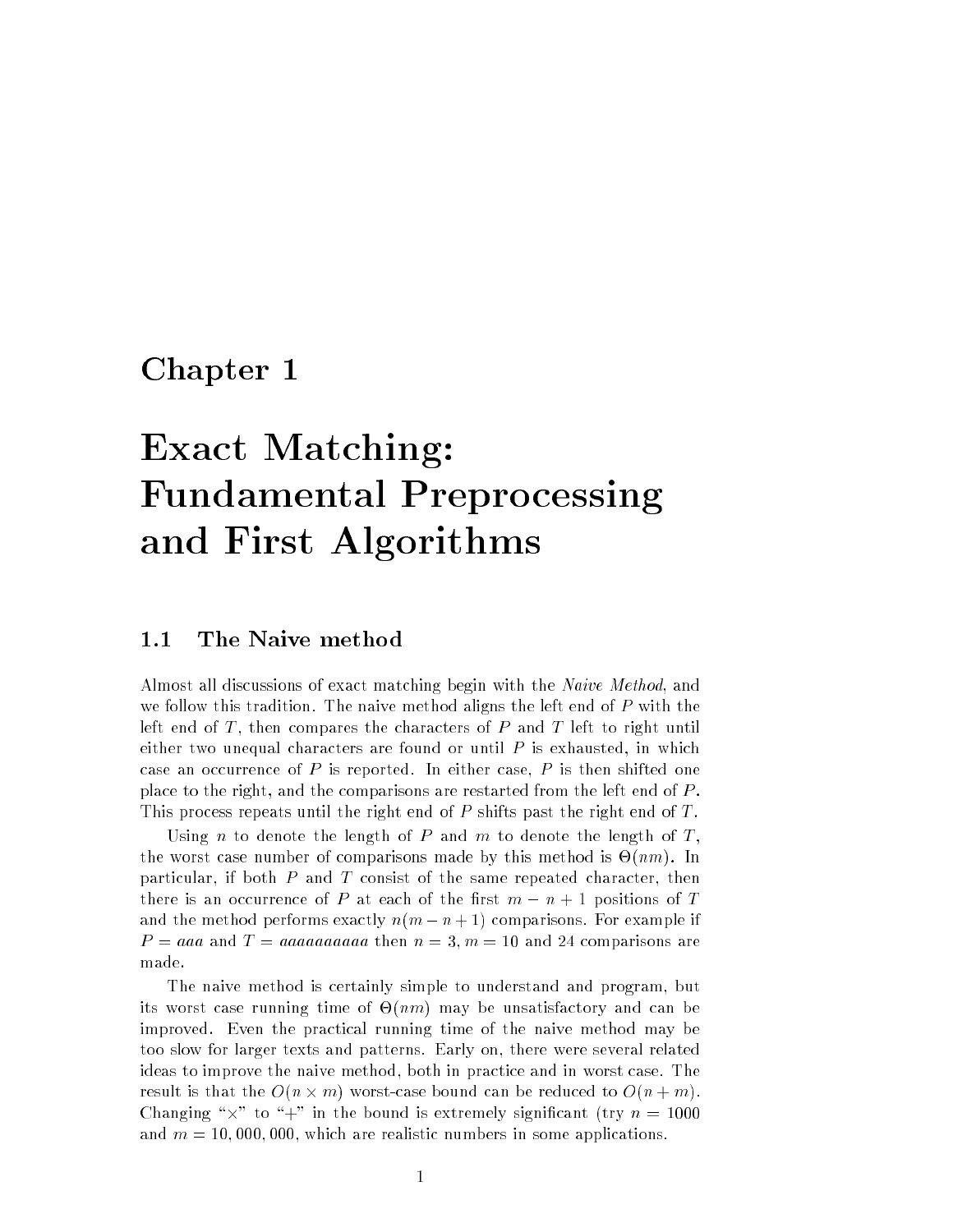#### 1.2The prepro
essing approa
h

Many string matching and analysis algorithms are able to efficiently skip comparisons by first spending "modest" time learning about the internal structure of either the pattern  $P$  or the text  $T$ . During that time, the other string may not even be known to the algorithm. This part of the overall algorithm is called the *preprocessing* stage. Preprocessing is followed by a search stage, where the information found during the preprocessing stage is used to reduce the work done while searching for occurrences of  $P$  in <sup>T</sup> . In the above example, the smarter method was assumed to know that character *a* did not occur again until position 5, and the even smarter method was assumed to know that the pattern *abx* was repeated again starting at position 5. This assumed knowledge is obtained in the preprocessing stage.

For the exact matching problem, all of the algorithms mentioned in the previous section preprocess pattern P. (The opposite approach of preprocessing text  $T$  is used in other algorithms, such as those based on suffix trees. Those methods will be explained later in the book.) These prepro essing methods, as originally developed, are \similar in spirit" but often quite different in detail and conceptual difficulty. In this book we take a different approach and do not initially explain the originally developed prepro
essing methods. Rather, we highlight the similarity of the prepro
essing tasks needed for several different matching algorithms, by first defining a fundamental preprocessing of P that is independent of any particular matching algorithm. Then we show how each specific matching algorithm uses the information computed by the fundamental preprocessing of  $P$ . The result is a simpler more uniform exposition of the prepro
essing needed by several classical matching methods, and a simple linear time algorithm for exact mat
hing based only on this prepro
essing (dis
ussed in Se
tion 1.5). This approach to linear-time pattern matching was developed in [?].

## Fundamental prepro
essing of the pattern

Fundamental prepro
essing will be des
ribed for a general string denoted S. In specific applications of fundamental preprocessing, S will often be the pattern  $P$ , but here we use  $S$  instead of  $P$  because fundamental preprocessing will also be applied to strings other than  $P$ .

The following definition gives the key values computed during the fundamental prepro
essing of a string.

**Definition** Given a string S and a position  $i > 1$ , let  $Z_i(S)$  be the *length* of the longest substring of S that starts at i and matches a prefix of  $S$ .

In other words,  $Z_i(S)$  is the length of the longest prefix of  $S[i..s]$  which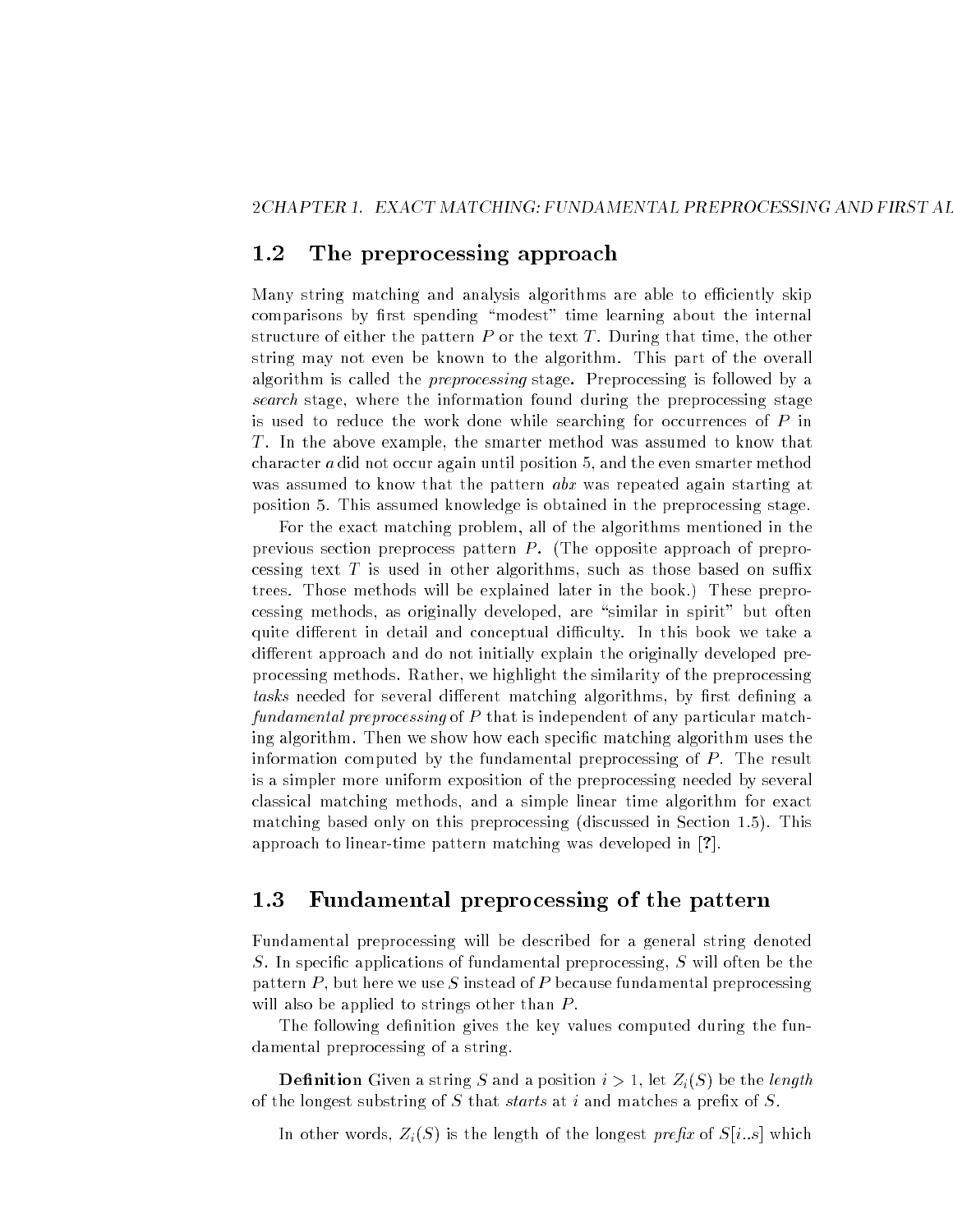matches a prefix of S. For example, when  $S = aabcaabxaaz$  then

$$
Z_5(S) = 3 \quad (aabc...aabx...),
$$
  
\n
$$
Z_6(S) = 1 \quad (aa...ab...),
$$
  
\n
$$
Z_7(S) = Z_8(S) = 0,
$$
  
\n
$$
Z_9(S) = 2 \quad (aab...aaz).
$$

When S is clear by context, we will use  $Z_i$  in place of  $Z_i(S)$ .

To introduce the next concept, consider the boxes drawn in Figure 1.1. Each box starts at some position  $j > 1$  such that  $Z_j$  is greater than zero. The length of the box starting at j is meant to represent  $Z_i$ . Therefore, each box in the figure represents a maximal-length substring of S that matches a prefix of  $S$ , and that doesn't start at position one. Each such box is called a Z-box. More formally,

**Definition** For any position  $i > 1$  where  $Z_i$  is greater than zero, the Z-box at i is defined as the interval starting at i and ending at position  $i + Z_i - 1.$ 

**Definition** For every  $i > 1$ ,  $r_i$  is the rightmost endpoint of the Z-boxes that begin at or before position i. Another way to state this is:  $r_i$  is the largest value of  $j + Z_j - 1$  over all  $1 < j \le i$  such that  $Z_j > 0$ . (See Figure 1.1.

We use the term  $l_i$  for the value of j specified in the above definition. That is, <sup>l</sup> <sup>i</sup> is the position of left end of Z-box that ends at ri. In 
ase there is more than one Z-box ending at ri, then <sup>l</sup> <sup>i</sup> an be hosen to be the left end of any of those Z-boxes. As an example, suppose  $S = aabaabcaxaabaabcy$ . Then  $Z_{10} = 7$ ,  $r_{15} = 16$  and  $l_{15} = 10$ .



Figure 1.1: Each solid box represents a substring of  $S$  that matches a prefix of S and that starts between positions 2 and i. Each box is called a  $Z$ -box. We use  $r_i$  to denote the *rightmost* end of any Z-box that begins at or to the left of position i, and  $\alpha$  to denote the substring in the Z-box ending at  $r_i$ . the state the left end of the left end of the left of the state of the state of the state of the state of the  $S$  is also shown in the figure.

The linear time computation of Z values from S is the fundamental prepro
essing task that we will use in all the 
lassi
al linear-time mat
hing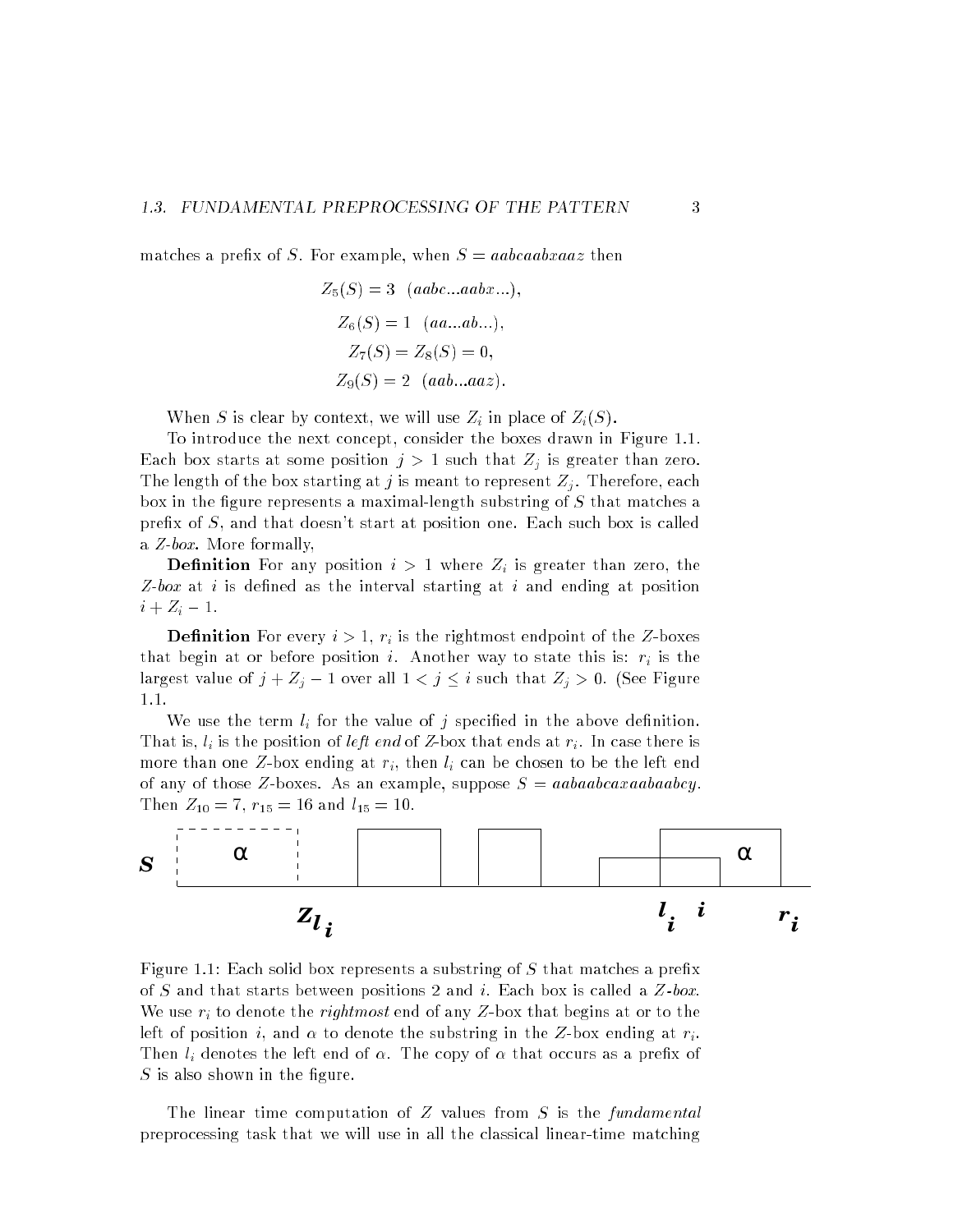algorithms that preprocess  $P$ . But before detailing those uses, we show how to do the fundamental prepro
essing in linear time.

#### 1.4Fundamental prepro
essing in linear time

The task of this section is to show how to compute all the  $Z_i$  values for S in linear time, i.e., in  $O(|S|)$  time. A direct approach based on the definition would take  $\Theta(|S|^{-})$  time. The method we will present was developed in  $|\cdot|$ for a different purpose.

The preprocessing algorithm computes  $Z_i, r_i$  and  $l_i$  for each successive position *i*, starting from  $i = 2$ . All the Z values computed will be kept by the algorithm, but in any iteration i, the algorithm only needs the rj and <sup>l</sup> <sup>j</sup> values for  $j = i - 1$ . No earlier r or l values are needed. Hence the algorithm only uses a single variable, r, to refer to the most recently computed  $r_i$ value; similarly it only uses a single variable *l*. Therefore, in each iteration i, if the algorithm discovers a new Z-box (starting at i), variable r will be incremented to end of that  $Z$ -box, which is the rightmost position of any Z-box discovered so far.

To begin, the algorithm finds  $Z_2$  by explicitly comparing, left to right, the characters of  $S[2..|S|]$  and  $S[1..|S|]$  until a mismatch is found.  $Z_2$  is the length of the matching string. If  $Z_2 > 0$ , then  $r = r_2$  is set to  $Z_2 + 1$  and  $l = l_2$  is set to 2. Otherwise r and l are set to zero. Now assume inductively that the algorithm has correctly computed  $Z_i$  for i up to  $k-1>1$ , and assume that the algorithm knows the current  $r = r_{k-1}$  and  $l = l_{k-1}$ . The algorithm next computes  $Z_k$ ,  $r = r_k$ , and  $l = l_k$ .

The main idea is to use the already computed  $Z$  values to accelerate the computation of  $Z_k$ . In fact, in some cases,  $Z_k$  can be deduced from the previous Z values without doing any additional *character* comparisons. As a concrete example, suppose  $k = 121$ , all the values  $Z_2$  through  $Z_{120}$  have already been computed, and  $r_{120} = 130$  and  $l_{120} = 100$ . That means that there is a substring of length 31 that starts at position 100 and that mat
hes a prefix of  $S$  (of length 31). It follows that the substring of length 10 starting at position 121 must mat
h the substring of length 10 starting at position 22 of S, and so  $Z_{22}$  may be very helpful in computing  $Z_{121}$ . As one case, if  $Z_{22}$  is three, say, then a little reasoning shows that  $Z_{121}$  must also be three. So in this illustration,  $Z_{121}$  can be deduced without any additional character omparisons. This 
ase, along with the others, will be formalized and proven orre
t below.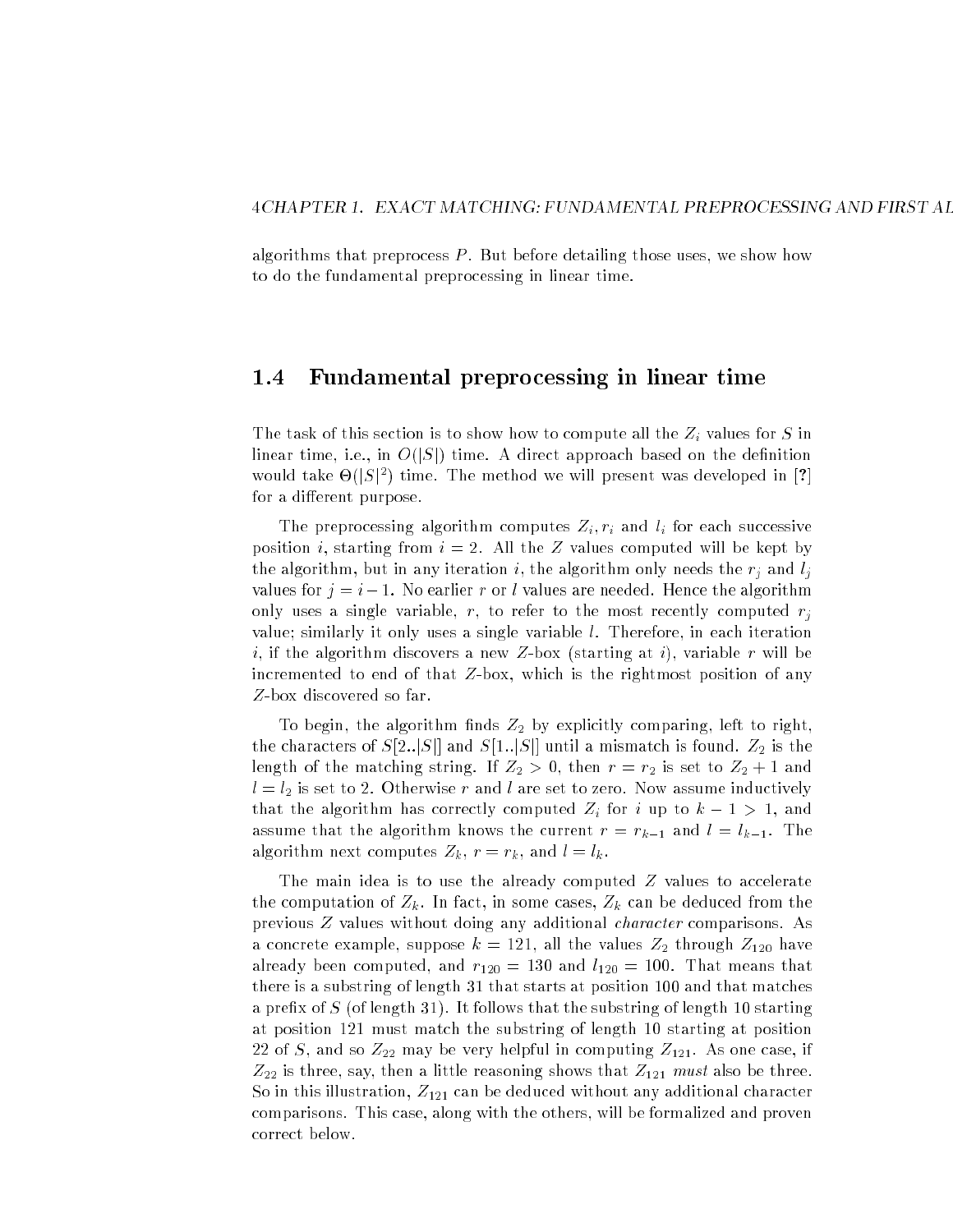### The <sup>Z</sup> Algorithm

Given  $Z_i$  for all  $1 < i \leq k-1$  and the current values of r and l,  $Z_k$  and the updated  $r$  and  $l$  are computed as follows:

Begin

1. If  $k > r$ , then find  $Z_k$  by explicitly comparing the characters starting at position  $k$  to the characters starting at position 1 of  $S$ , until a mismatch is found. The length of the match is  $Z_k$ . If  $Z_k > 0$ , then set r to  $k + Z_k - 1$ and set <sup>l</sup> to k.

2. If  $k \leq r$ , then position k is contained in a Z-box, hence  $S(k)$  is contained substring  $S[l..r]$  (call it  $\alpha$ ) such that  $l > 1$  and  $\alpha$  matches a prefix of S. Therefore character  $S(k)$  also appears in position  $k' = k - l + 1$  of S. By the same reasoning, substring  $S[k..r]$  (call it  $\beta$ ) must match substring  $S[k\mathinner{...} Z_l].$  It follows that the substring beginning at position  $k$  must match a prefix of S of length at least the minimum of  $Z_{k'}$  and  $|\beta|$  (which is  $r - k + 1$ ). See Figure 1.2.

We consider two subcases based on what that minimum is.

2a. If  $Z_{k'}\, < \,|\beta|$  then  $Z_k\, =\, Z_{k'}$  and  $r, l$  remain unchanged (see Figure 1.3).

2b. If  $Z_{k'} \geq |\beta|$  then the entire substring  $S[k..r]$  must be a prefix of S and  $Z_k \geq |\beta| = r - k + 1$ . However,  $Z_k$  might be strictly larger than  $|\beta|$ , so compare the characters starting at position  $r+1$  of  $S$  to the characters starting a position  $|\beta| + 1$  of S until a mismatch occurs. Say the mismatch occurs at character  $q \ge r+1$ . Then  $Z_k$  is set to  $q-k$ , r is set to  $q-1$  and l is set to k (see Figure 1.4).

End



Figure 1.2: String  $S[k..r]$  is labeled  $\beta$  and also occurs starting at position k' of S.

**Theorem 1.4.1** Using Algorithm Z, value  $Z_k$  is correctly computed and variables r and l are correctly updated.

**Proof** In case 1,  $Z_k$  is set correctly since it is computed by explicit comparisons. Also (since  $k > r$  in case 1), before  $Z_k$  is computed, no Z- box has been found that starts between positions 2 and  $k-1$  and that ends at or after position k. Therefore when  $Z_k > 0$  in case 1, the algorithm does find a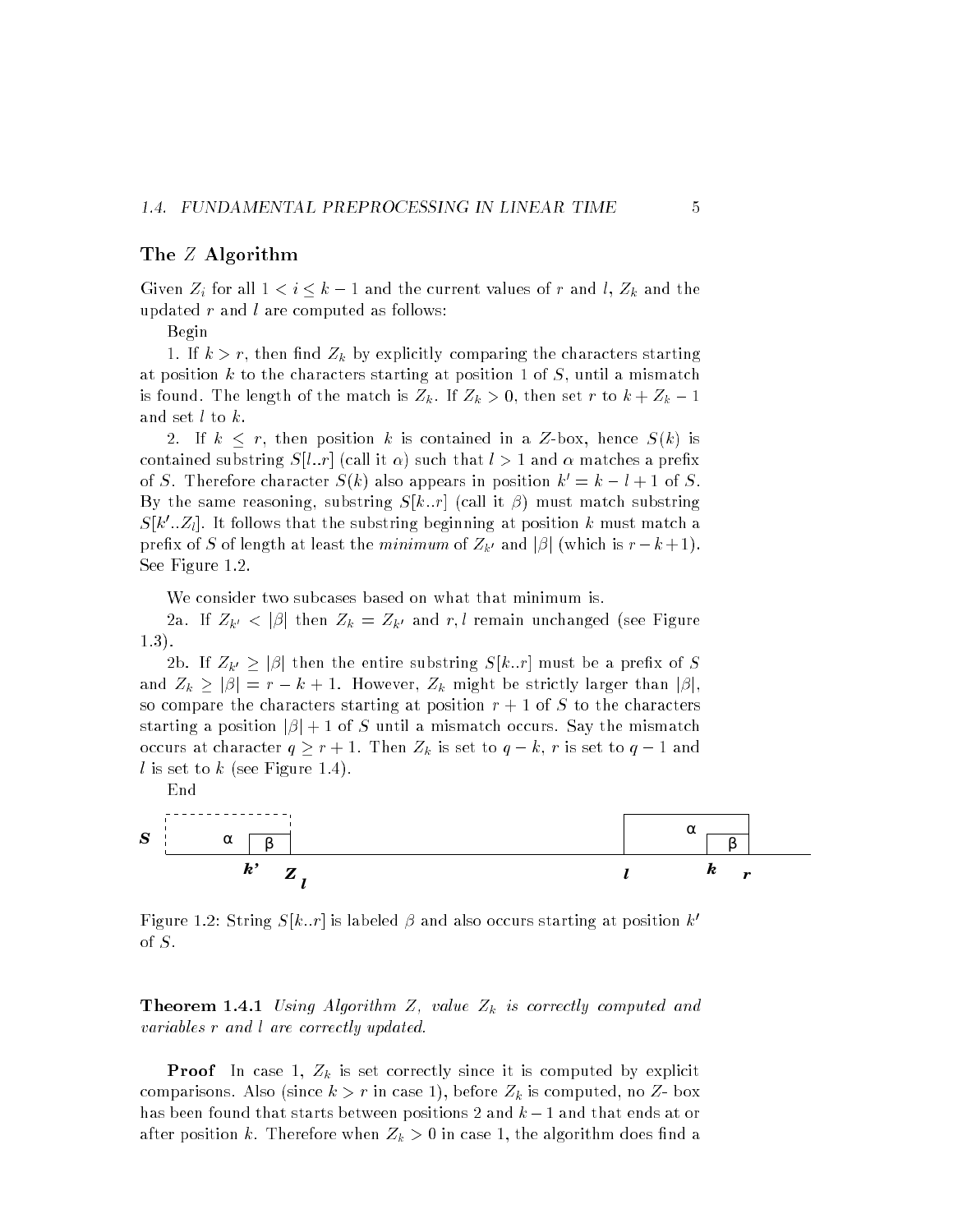

Figure 1.5: Case Za. The longest string starting at  $\kappa$  -that matches a prenx of S is shorter than  $|\beta|$ . In this case,  $Z_k = Z_{k'}$ .



Figure 1.4: Case zp. The longest string starting at  $\kappa^+$  that matches a prenx of S is at least  $|\beta|$ .

new Z-box ending at or after k, and it is correct to change r to  $k + Z_k - 1$ . Hence the algorithm works correctly in case 1.

In case 2a, the substring beginning at position  $k$  can match a prefix of S only for length  $Z_{k'} < |\beta|$ . If not, then the next character to the right, character  $k + Z_{k'}$ , must match character  $1 + Z_{k'}$ . But character  $k + Z_{k'}$ matches character  $k' + Z_{k'}$  (since  $Z_{k'} < |\beta|$ ) so character  $k' + Z_{k'}$  must match character  $1 + Z_{k'}$ . But that would be a contradiction to the definition of  $Z_{k^{\prime}}$ , for it would establish a substring longer than  $Z_{k^{\prime}}$  that starts at  $\kappa$  and matches a prefix of S. Hence  $Z_k = Z_{k'}$  in this case. Further,  $k + Z_k - 1 < r$ , so r and l remain correctly unchanged.

In case 2b,  $\beta$  must be a prefix of S (as argued in the body of the algorithm) and since any extension of this match is explicitly verified by comparing characters beyond r to characters beyond the prefix  $\beta$ , the full extent of the match is correctly computed. Hence  $Z_k$  is correctly obtained in this case. Furthermore, since  $k + Z_k - 1 \geq r$ , the algorithm correctly changes r and  $l$ .  $\Box$ 

**Corollary 1.4.1** Repeating algorithm Z for each position  $i > 2$  correctly yields all the  $Z_i$  values.

**Theorem 1.4.2** All the  $Z_i(S)$  values are computed by the algorithm in  $O(|S|)$ time.

**Proof** The time is proportional to the number of iterations,  $|S|$ , plus the number of character comparisons. Each comparison results in either a match